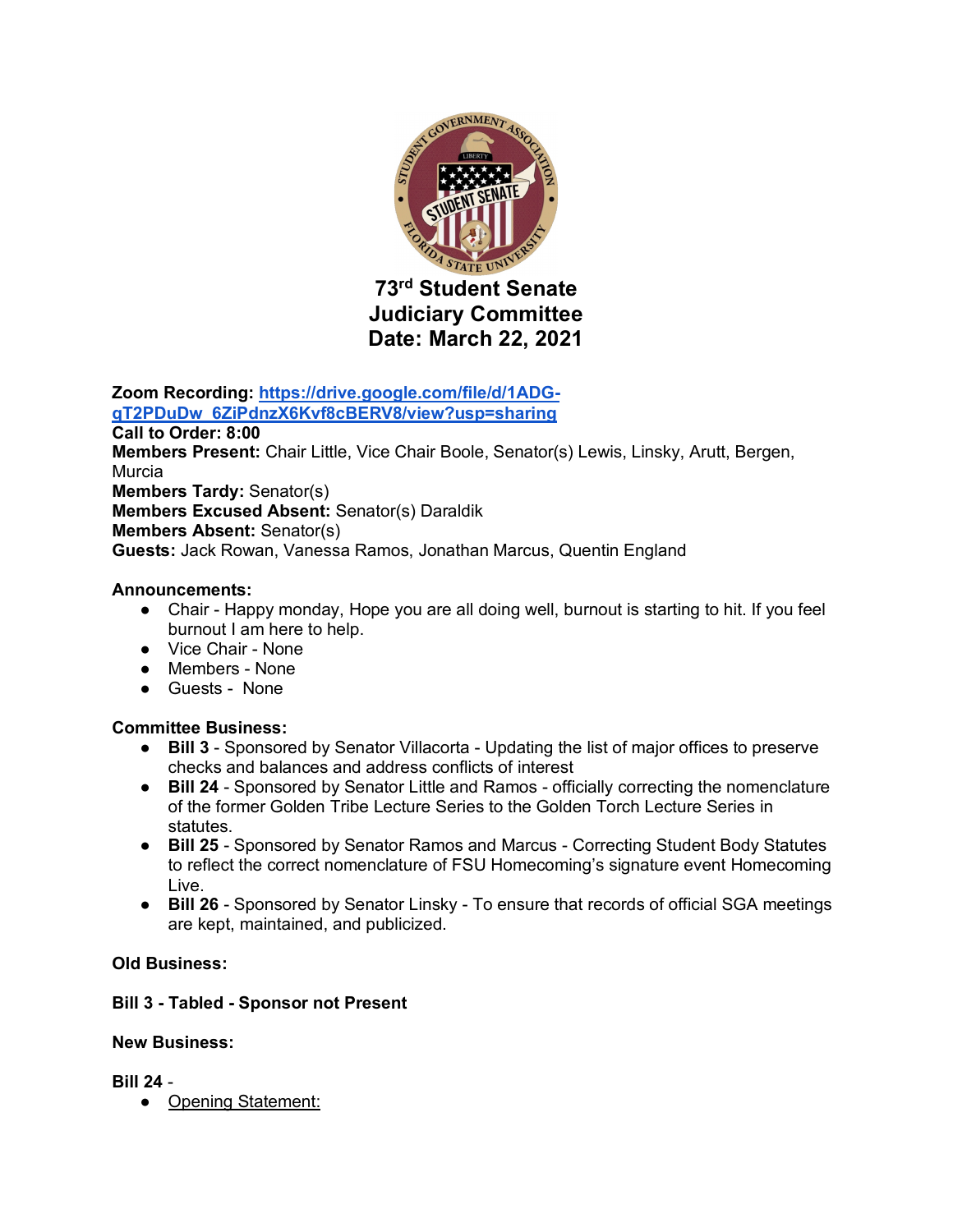- Ramos: I hope your day is going well. We are changing a couple names in statues. Basically this will change the word tribe to torch. And chair little?
- $\circ$  Little: We were in contact with the people in charge of these organizations and they are in support.
- Technical non-debatable:
	- **Linsky: Move to enter round table**
	- **Little: Seconded**
- Round table:
	- **Murcia: Move to add my name as a co-sponsor**
	- **Linsky: Seconded**
	- **No Objections - Bill is so Amended**
	- Linsky: Slam dunk if there ever was one. I hope this passes
	- **Murcia: Move to pass by Unanimous Consent**
	- **Linsky: Seconded**
- <u>Vote:</u>
	- **No Objections**

## ○ **Passed by unanimous consent**

## **Bill 25** -

- Opening Statement:
	- Ramos: Changes Powwow to homecoming live. The tribe came to us to ask for the name change
	- Marcus: I worked closely with homecoming staff and it changed the wording. It is an omnibus bill so it will need a 2/3rd on the floor.
- Technical non-debatable:
	- **Murica: Move to enter roundtable**
	- **Linsky: Seconded**
- Round table:
	- Murcia: I would just like to say that the 73rd student senate is doing a great job. I strongly hope everyone votes yes on this
	- Rowan: Point of clarification
	- Linsky: When I told Pearse I was going to FSU I got a lot of flack for our treatment of the tribe. I was very shocked to see that this was a reality
	- **Boole: Move to call the question**
	- **Murcia: Seconded**
- Closing:
	- Ramos: I appreciate the support tonight. It means a lot to me and everyone else.
	- Marcus: Thanks for listening and hope this passes.
- Vote:
	- **Y(Lewis, Linsky, Arutt, Bergen, Murcia, Boole) N (x) A (x)**
	- **Bill Passes**

#### **Bill 26** -

- Opening Statement:
	- Linsky: The inspiration for this bill was the impeachment hearing. It changes to be in line with the court and Dr. Hect's ruling on rowan vs.
- Technical non-debatable:
	- **Murcia: Move to enter roundtable**
	- **Boole: So Seconded**
- Round table:
	- **Boole: Move to allow a non-committee member to speak**
	- **Murcia: Seconded**
	- Marcus: I was researching what other SGA's do and it makes a lot fo sense.